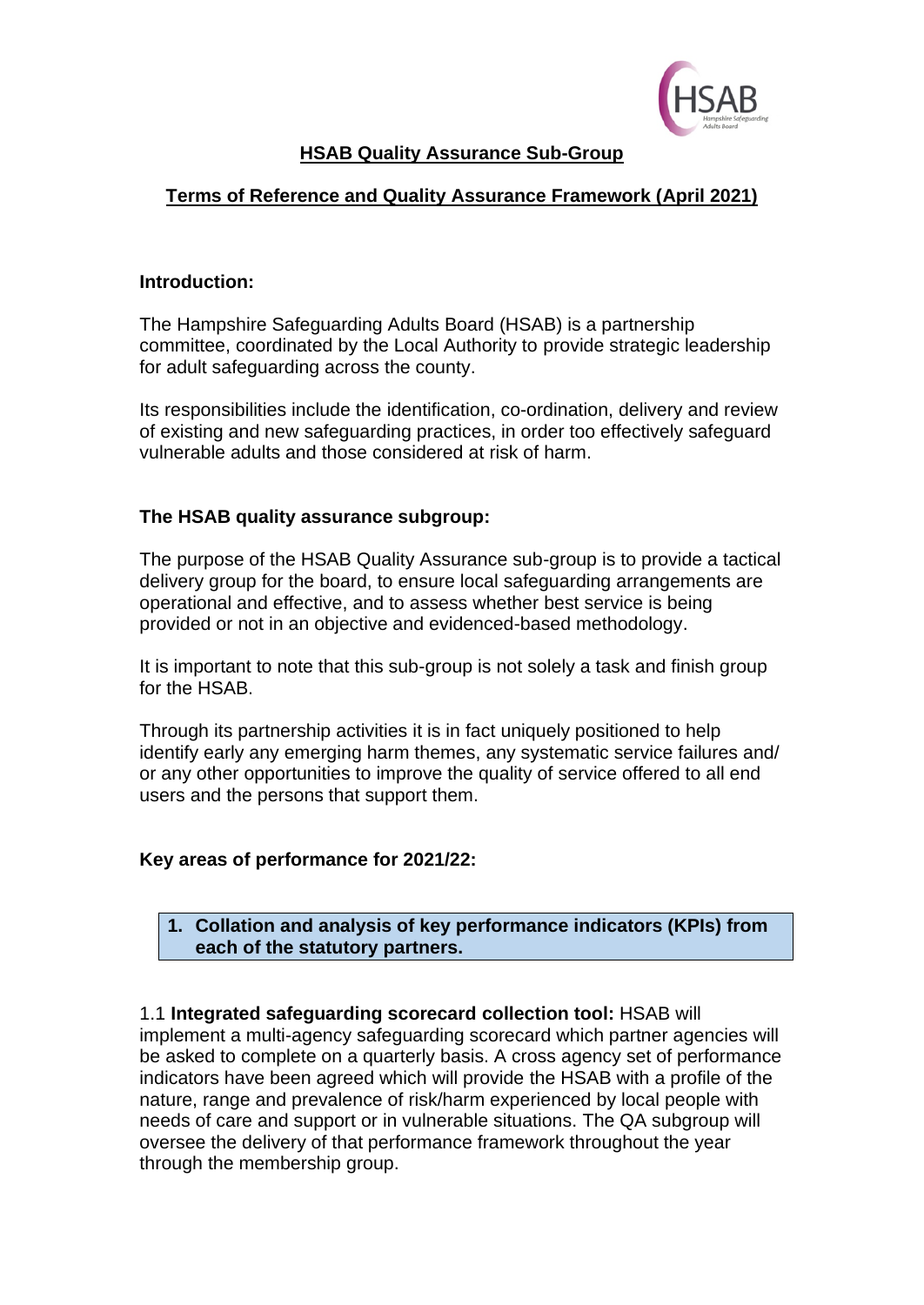

1.2 The subgroup will request that as part of those quarterly returns, organisational leads also provide a short contextual summary of anything of note identified during that period (the 'So what?' question).

1.3 The subgroup will use those relationships to maximise opportunities for the sharing of any other data that may have relevance in either supporting the strategic priorities or evidencing any other emerging areas of risk.

# **2. Maximising early intervention and prevention opportunities**

2.1 The subgroup will present to the HSAB a summary of those collective KPI updates, highlighting any thematic risk issues identified, alongside where relevant any proposed recommendations to address those problems.

2.2. The subgroup will encourage a healthy and regular dialogue with other Local Authority areas and partners in order to avoid silo working, under a 'no surprises' approach.

**3. Maximise organisational learning opportunities and adopting best practice.**

3.1 The subgroup will work closely with the serious case review team, to communicate and embed best practice in order to minimise the likelihood of future SARs.

3.2 The subgroup will be involved in monitoring any national best practice circulated through external safeguarding reviews.

3.3 **Audit programme:** the subgroup will complement the scorecard approach by undertaking a collaborative programme of deep dive audits, targeting any specific areas of concern and/or priority areas highlighted by the performance monitoring; the subgroup will have autonomy to set specific short duration task and finish peer reviews, to support the embedding of best practice.

3.4 **Organisational self-audit**: Local agencies will be asked to undertake an Organisational Safeguarding Self Audit Tool or "annual health check" to help them evaluate the effectiveness of their internal safeguarding arrangements and to identify and prioritise any areas needing further development. The Organisational Self Audit Tool will be completed on an annual basis and this approach supports the HSAB in its governance and remit of holding local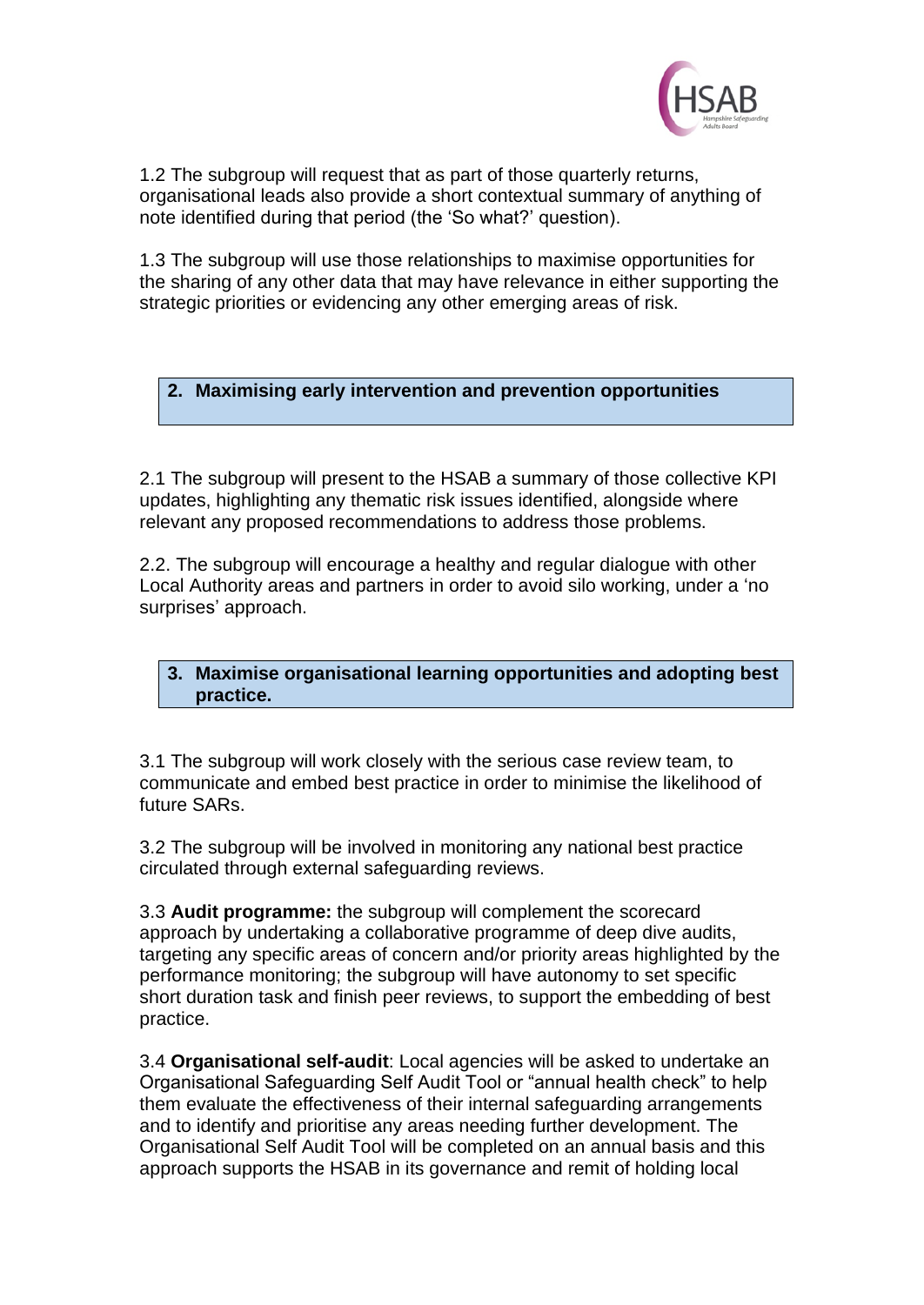

agencies to account for their safeguarding work. The subgroup will promote this culture of 'organisational housekeeping' through the annual delivery of the 'Organisational Safeguarding Audit Tool' during Q3.

# **4. Making safeguarding personal.**

4.1 The subgroup will monitor the quality of service provided to vulnerable adults living in Hampshire through its other core functions.

4.2 The subgroup will include qualitative updates to the HSAB on any service issues it identifies, including where possible any proposed recommendations to address that problem.

4.3 This oversight will include looking at opportunities to gain valuable feedback from clients, families and front line practitioners, providing everyone a chance to have their views heard, in an open, fair and inclusive manner.

4.4 Any service failures will be considered as an opportunity to improve what we do and not too apportion blame.

*\*\*\*\*The objectives listed above are not exhaustive and it is very likely that the QA subgroup may be required at times to support the HSAB on a specific delivery issue or area of performance\*\*\*\**

## **Governance:**

Chair – Detective Chief Inspector Mark Lynch (Hampshire & IOW MASH and Adult Safeguarding lead).

Core Statutory Members - Representatives from

- Hampshire Police.
- Local Authorities
- Clinical Commissioning Groups
- HSAB

Associate Members – Representatives from

- District and Borough Councils
- Hampshire and IOW Fire and Rescue Service
- Health Provider organisations
- Advocacy Services
- Community and Voluntary sector groups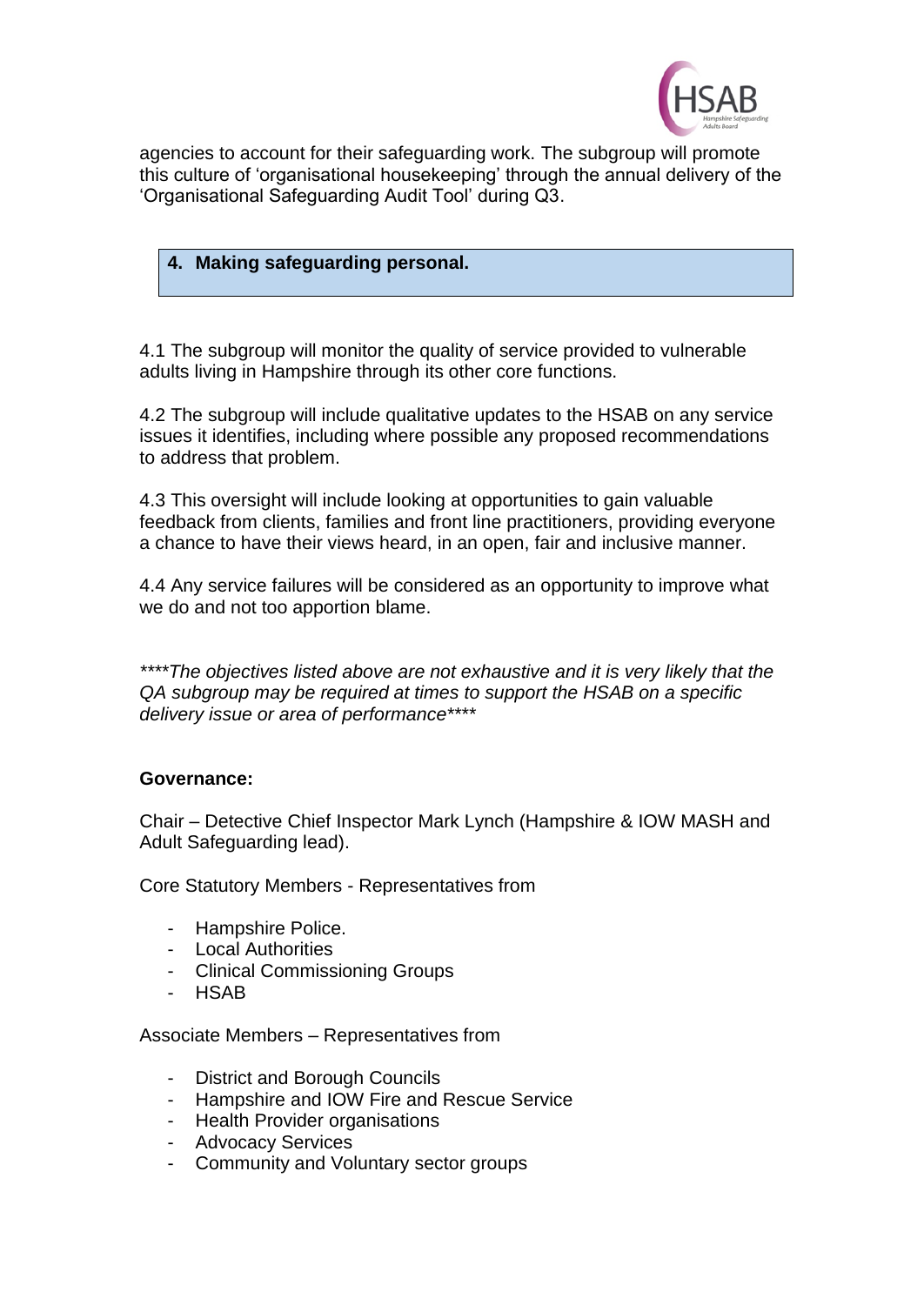

- NHS England
- Housing
- Healthwatch
- **Probation**
- Any other 3<sup>rd</sup> sector organisation / charity by exception.

# **Expected standards of behaviour (QA subgroup Constitution):**

It is essential that all attending parties must have sufficient delegated authority to be able too effectively represent their own organisation.

If any members are unable to attend a meeting, they must consider nominating a deputy to attend on their behalf, or provide an update to the Chair prior to the meeting, to ensure the group maintains effective delivery throughout the year.

All meetings will take place in a professional, inclusive and ethical environment, with professional discussion (including disagreement) encouraged to maximise end outcomes and avoid homogenous thinking.

To maximise the delivery of the work within the QA subgroup, it is important organisation representatives fulfil the agreed tasks given to them in a timely manner.

## **Frequency of Meetings:**

The QA subgroup will meet 8 times per financial year, with a review meeting scheduled 2 weeks prior and 2 weeks after each of the HSAB quarterly board meetings.

The timing of these meetings is to a) allow the subgroup members an opportunity to discuss and submit a thorough update to the HSAB chair prior to each HSAB quarterly meeting using the performance framework, and to b) then be in a position to regroup and review and task any actions that arise from the HSAB meeting.

It is intended that this format will help maximise the focus and relevance of any work completed by the QA subgroup.

Any other short-term task and finish projects tasked to the QA sub-group will most likely sit outside of this meeting structure.

## **Administration:**

The Chair of the sub-group will prepare an update to the quarterly HSAB meeting.